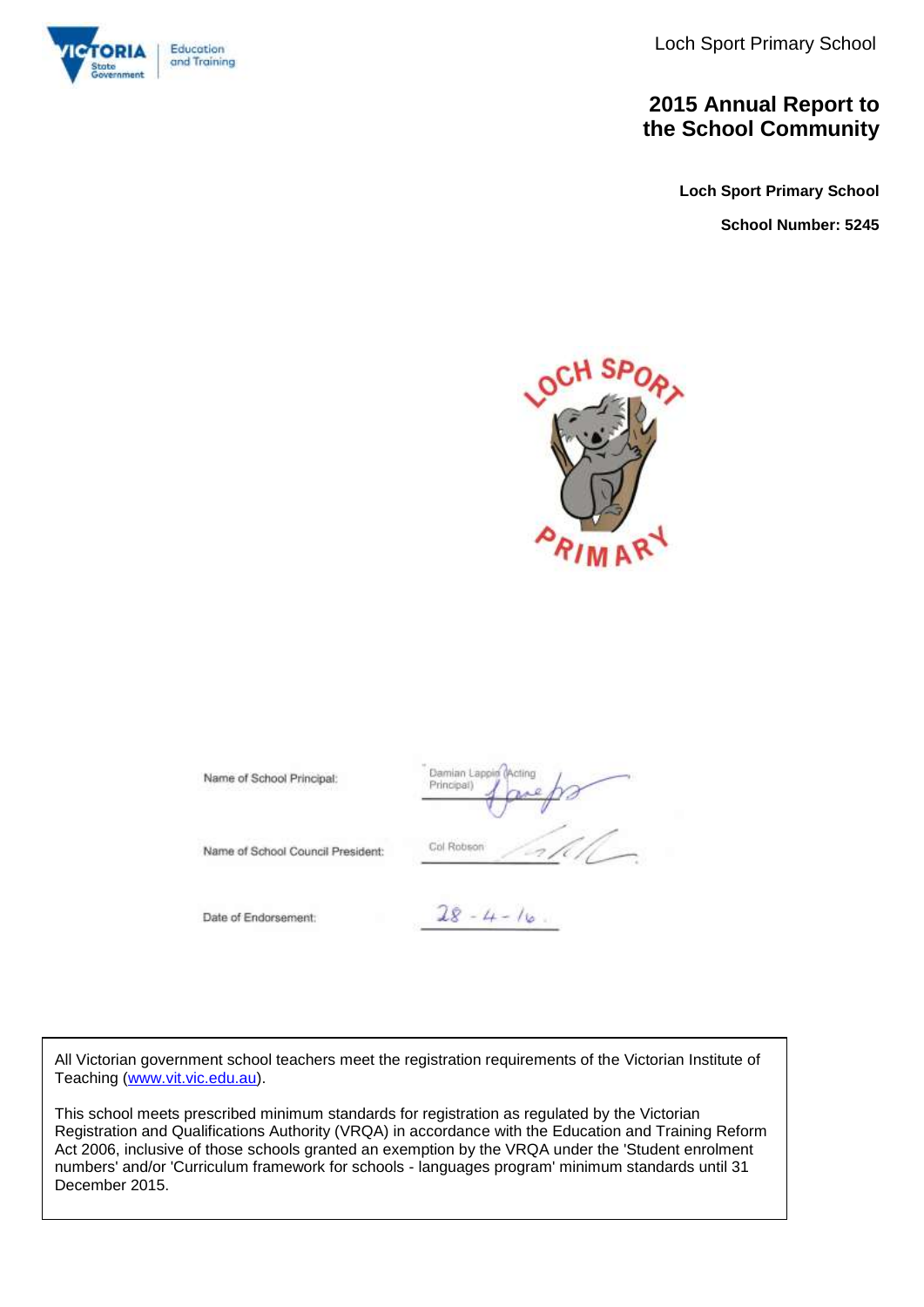

### **About Our School**

### School Context

Loch Sport is located 45 minutes from Sale and Seaspray and is nestled between the picturesque Coastal and National Parks along the Ninety Mile Beach. Loch Sport Primary School is a small rural school with an enrolment of 18 students. We want each student to feel valued and to be engaged in their learning and time at school. At our school 'Only the best will do'. We are an active member of the Sale Rural Cluster of Schools, and provide abundant opportunities for concentrated one-to-one and small group instruction with small class sizes. The school has a junior and senior classroom and provides multi age learning in core subject areas and more generally in afternoon sessions. Each classroom has an interactive whiteboard desktop computers in junior classroom , and IPads, laptops, notebooks provided to senior students with a close to 1:1 ratio of computers to students.

The substantive principal was on maternity leave from April and a Acting Principal was employed to see out the year. There are currently two full time teachers; a teaching Principal and another classroom teacher. The school employs two teaching assistants. Loch Sport works as a team seeking to live out our values of respect, responsibility and resilience every day. We encourage children to achieve their personal best and be the best version of themselves that they can be.

Our team consists of staff, parents and community and we all work together to make our school an effective learning team.

### Achievement

During 2015 we were successful in encouraging students to learn and be a part of the school team. This resulted in improved resilience, greater connectedness and increased engagement of students, parents and the community in general. The school's assessment regime, via the assessment schedule, showed the students making progress in all areas, the highlights being reading and writing. Many senior students progressed beyond one year in reading according to on-demand testing and benchmarking. This increased student confidence which in turn allowed children to enthusiastically embrace the journey to secondary College.

### Engagement

Student attendance is an ongoing priority at Loch Sport Primary School. The school works closely with families to support and encourage students. As a team we discuss ways to alleviate stress and disengagement. We recognise the link between student engagement and regular attendance. We want everyone to feel a part of the team. We want our students to be excited about coming to school. Our goal has been to encourage students to be accountable and responsible.

In our school ongoing emphasis has been placed on developing student leadership particularly in our senior students. Initiatives include School Captains, School Leaders and student organisation, Leaders participate in a leadership camp to help develop organisational skills and skills to aid in mentoring younger students.

The school has a clearly outlined Student Code of Conduct supported by a whole school behaviour management strategy and we work in partnership with parents and carers to support our students.

### **Wellbeing**

Loch Sport Primary School has implemented a number of successful strategies to support the various transitions our students make throughout their involvement at our school. Our school runs a successful weekly playgroup which facilitates the building of working relationships between incoming students, families and school staff. Transition through the school is assisted greatly by our small class sizes. Our exiting Year 6 students enroll at a range of local government, catholic and independent schools. To assist this transition our school is actively involved in a Sale Rural School transition program which enables the children to visit secondary colleges and participate in activities with their peers.

This year at Loch Sport we focused on being a team which was inclusive of all students and seeking to recognize individuality and Differences. This culminated in a school concert at the end of the year which enabled students to display their individual skills and talents.

### **Productivity**

The Loch Sport Primary school researched and adopted a new writing program (VCOP) which encouraged greater interest in writing and improved outcomes. The math program was also formalized using 'Maths Plus as a starting point for covering all required topics and linking the school more closely to the Victorian Curriculum.

A language program was adopted using Skype to directly link with Chinese tutors in real time.

We also worked on embedding school values, student goals and individuals taking responsibility for their own learning. We were fortunate to have an active school council who supported the school administration and the students.

> For more detailed information regarding our school please visit our website at http://www.lochsportps.vic.edu.au/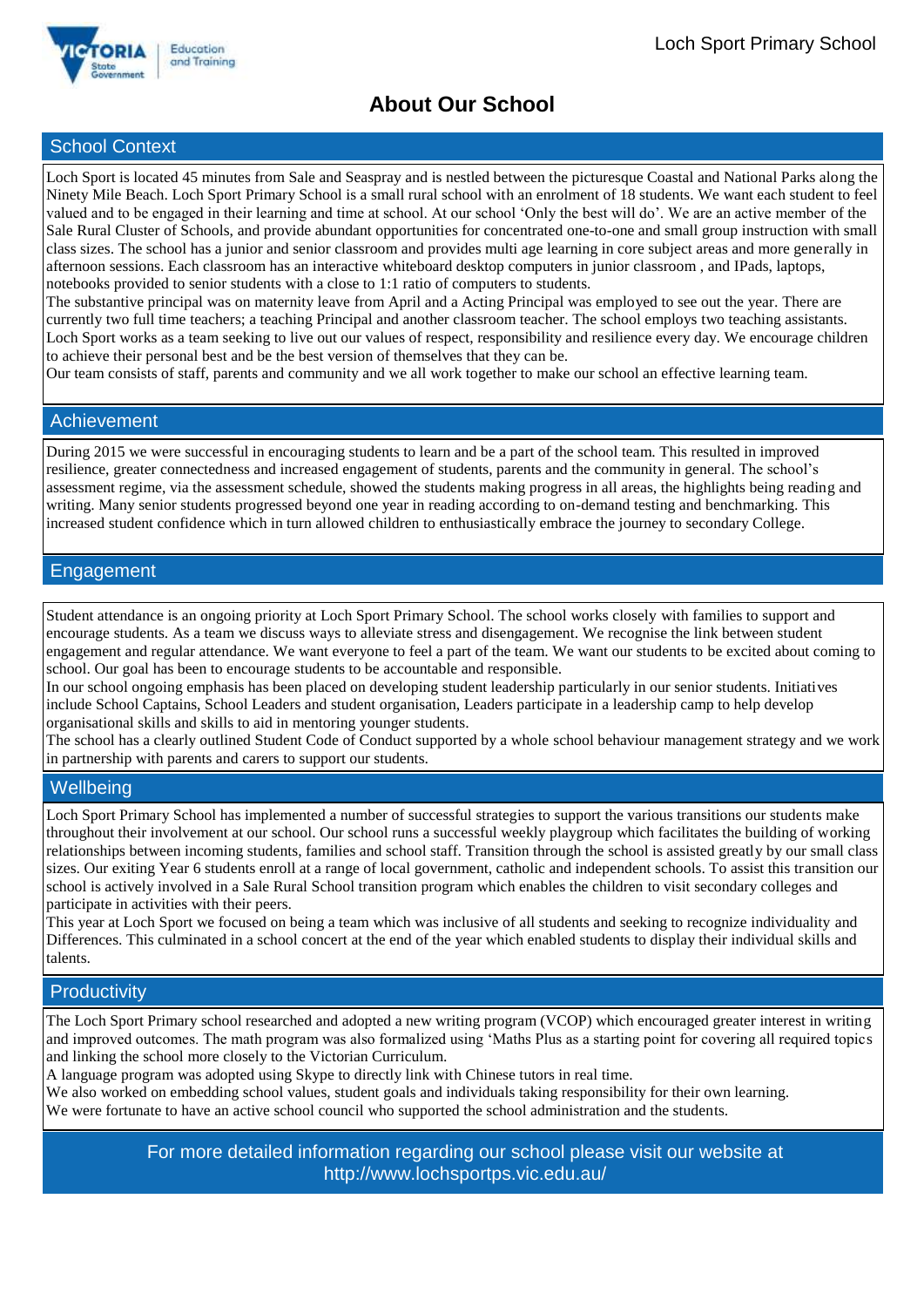

The Government School Performance Summary provides an overview of how this school is contributing to the objectives of the Education State and how it compares to other Victorian government schools.

All schools work in partnership with their school community to improve outcomes for children and young people. Sharing this information with parents and the wider school community will help to deliver community engagement in student learning in the school, which is a state-wide priority of the Framework for Improving Student Outcomes.

| Key: Range of results for the middle 60 % of Victorian government primary year levels:<br>Result for this school: @ Median of all Victorian government primary year levels:                                                                                                                                                                                                                                  |                                           |
|--------------------------------------------------------------------------------------------------------------------------------------------------------------------------------------------------------------------------------------------------------------------------------------------------------------------------------------------------------------------------------------------------------------|-------------------------------------------|
| <b>School Profile</b>                                                                                                                                                                                                                                                                                                                                                                                        |                                           |
| <b>Enrolment Profile</b><br>A total of 20 students were enrolled at this school in 2015, 8 female and 12 male.<br>There were 15% of EAL (English as an Additional Language) students and 0% ATSI (Aboriginal and Torres Strait Islander) students.                                                                                                                                                           |                                           |
| <b>Overall Socio-Economic Profile</b><br>Based on the school's Student Family Occupation index which<br>takes into account parents' occupations.                                                                                                                                                                                                                                                             | mid-high<br>mid<br>high<br>low<br>low-mid |
| <b>Parent Satisfaction Summary</b><br>Average level of parent satisfaction with the school, as derived<br>from the annual Parent Opinion survey. The score is reported on<br>a scale of 1 to 7, where 7 is the highest possible score.                                                                                                                                                                       | 1                                         |
| <b>School Staff Survey</b><br>Measures the percent endorsement by staff on school climate<br>derived from the annual School Staff survey. The percent<br>endorsement indicates the percent of positive responses (agree<br>or strongly agree) on school climate from staff at the school.<br>Data are suppressed for schools with fewer than three<br>respondents to the survey for confidentiality reasons. | 0<br>100                                  |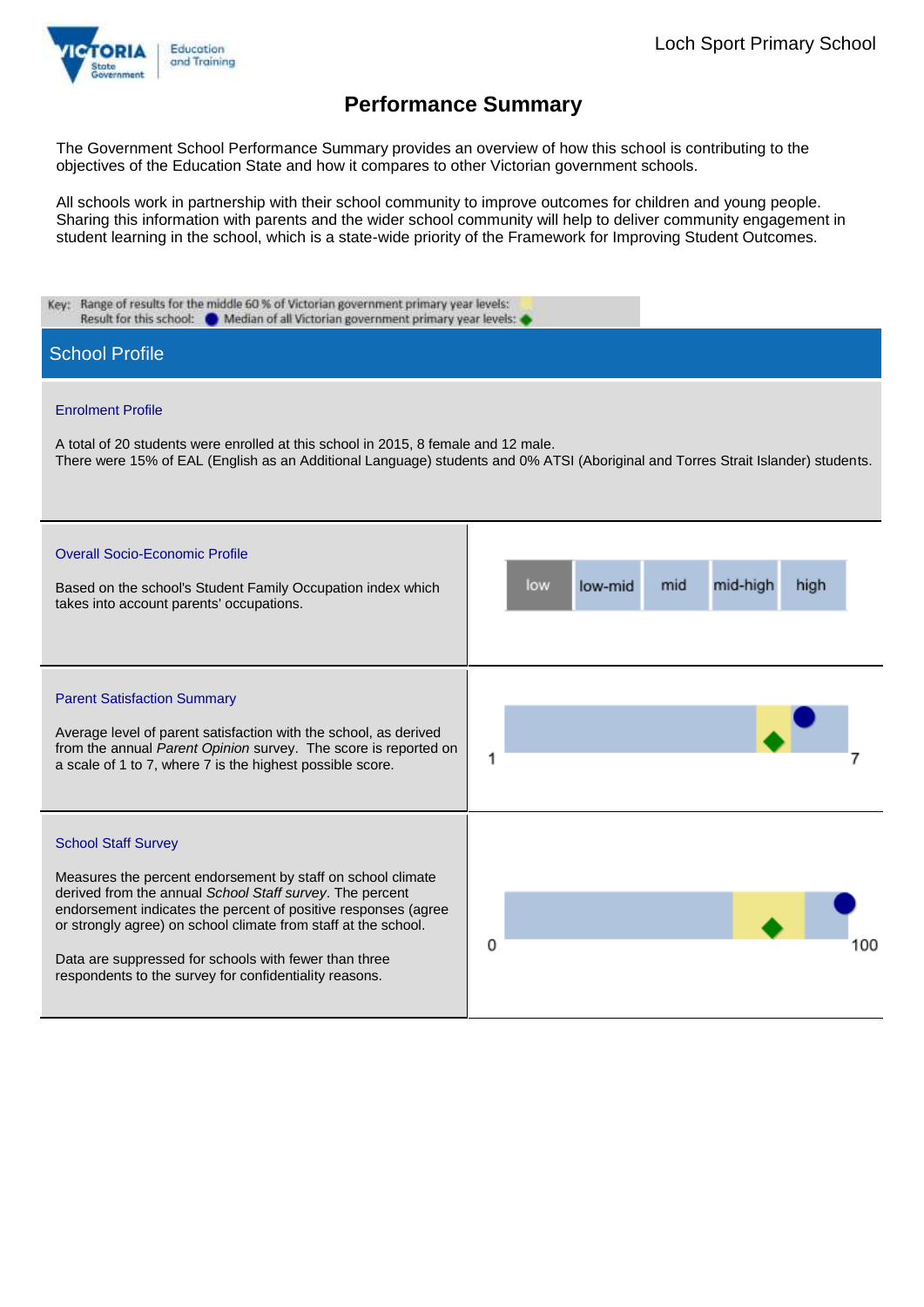

| Key: Range of results for the middle 60 % of Victorian government primary year levels:<br>Result for this school: @ Median of all Victorian government primary year levels:                                                      |                                         |                                                                            |  |  |  |
|----------------------------------------------------------------------------------------------------------------------------------------------------------------------------------------------------------------------------------|-----------------------------------------|----------------------------------------------------------------------------|--|--|--|
| Achievement                                                                                                                                                                                                                      | <b>Student Outcomes</b>                 | <b>School Comparison</b>                                                   |  |  |  |
| Teacher Assessments from the Australian<br>Curriculum/Victorian Essential Learning<br><b>Standards (AusVELS)</b><br>Percentage of students in Years Prep to 6<br>with a grade of C or above in:<br>English<br><b>Mathematics</b> | Results: English<br>Ō                   | Similar                                                                    |  |  |  |
| The grades are the same as those used in<br>your child's end of year report.<br>A 'C' rating means that a student is at the<br>standard expected at the time of reporting.                                                       | Results: Mathematics<br>0               | Similar                                                                    |  |  |  |
| <b>Towards Foundation Level AusVELS</b><br>Learning gain of students, relative to<br>expectation in a year, for all students<br>working within Towards Foundation Level<br>AusVELS (AusVELS A to D).                             | <b>English</b><br>No Data Available     | Towards Foundation Level AusVELS is<br>not used for the School Comparison. |  |  |  |
| Data will not be displayed where less than<br>10 student assessments were provided.                                                                                                                                              | <b>Mathematics</b><br>No Data Available |                                                                            |  |  |  |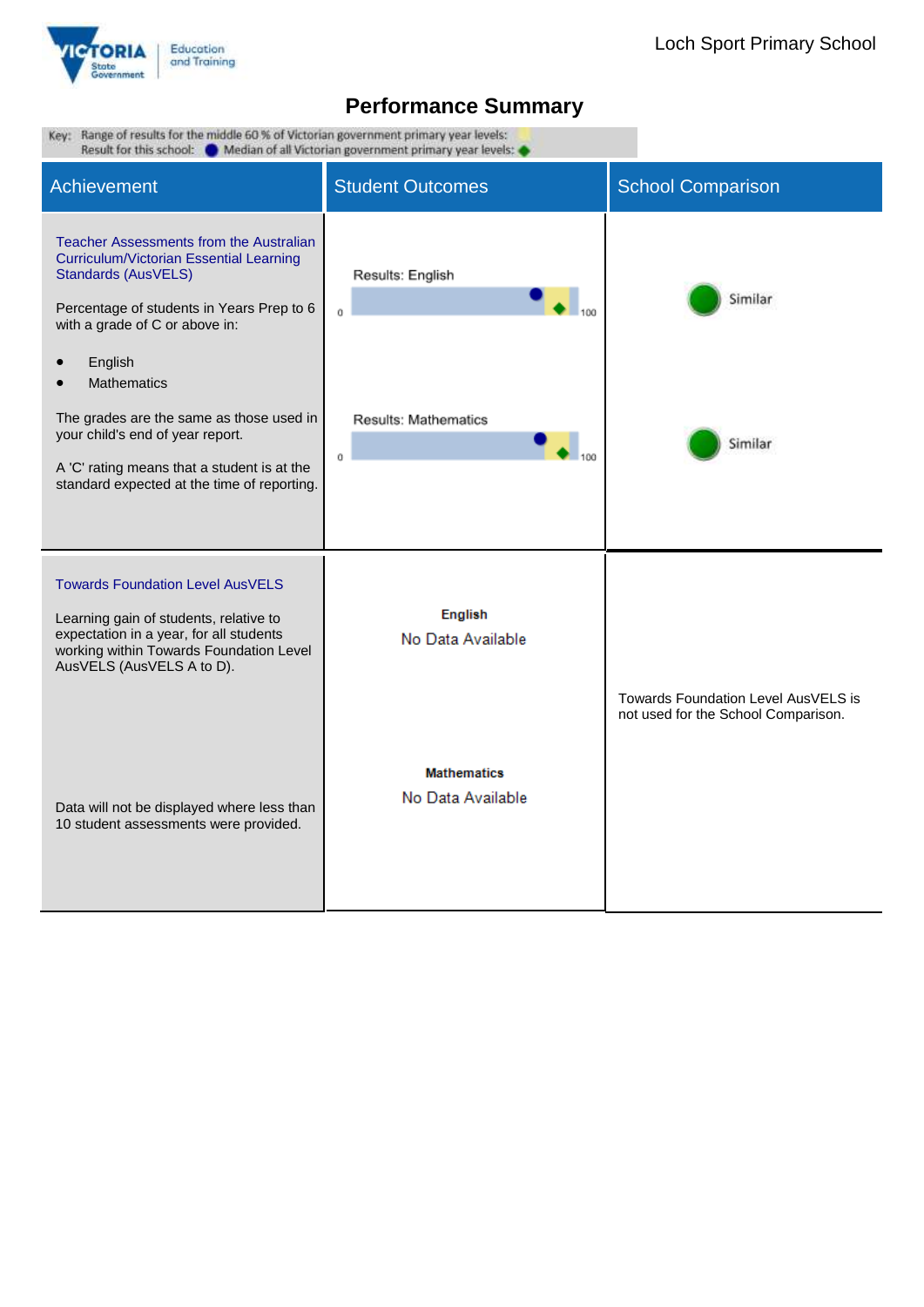

| Key: Range of results for the middle 60 % of Victorian government primary year levels:<br>Result for this school: Median of all Victorian government primary year levels: |                                                |                          |
|---------------------------------------------------------------------------------------------------------------------------------------------------------------------------|------------------------------------------------|--------------------------|
| <b>Achievement</b>                                                                                                                                                        | <b>Student Outcomes</b>                        | <b>School Comparison</b> |
| <b>NAPLAN Year 3</b><br>The percentage of students in the top 3                                                                                                           | Results: Reading<br>0<br>100                   | Similar                  |
| bands of testing in NAPLAN at Year 3.<br>Year 3 assessments are reported on a<br>scale from Bands 1 - 6.                                                                  | Results: Reading (4-year average)<br>100<br>0  | Similar                  |
|                                                                                                                                                                           | Results: Numeracy<br>O<br>100                  | Similar                  |
|                                                                                                                                                                           | Results: Numeracy (4-year average)<br>100<br>0 | Lower                    |
| <b>NAPLAN Year 5</b><br>The percentage of students in the top 3                                                                                                           | Results: Reading<br>0<br>100                   | Lower                    |
| bands of testing in NAPLAN at Year 5.<br>Year 5 assessments are reported on a<br>scale from Bands 3 - 8.                                                                  | Results: Reading (4-year average)<br>100<br>0  | Similar                  |
|                                                                                                                                                                           | Results: Numeracy<br>100<br>0                  | Lower                    |
|                                                                                                                                                                           | Results: Numeracy (4-year average)<br>100<br>0 | Similar                  |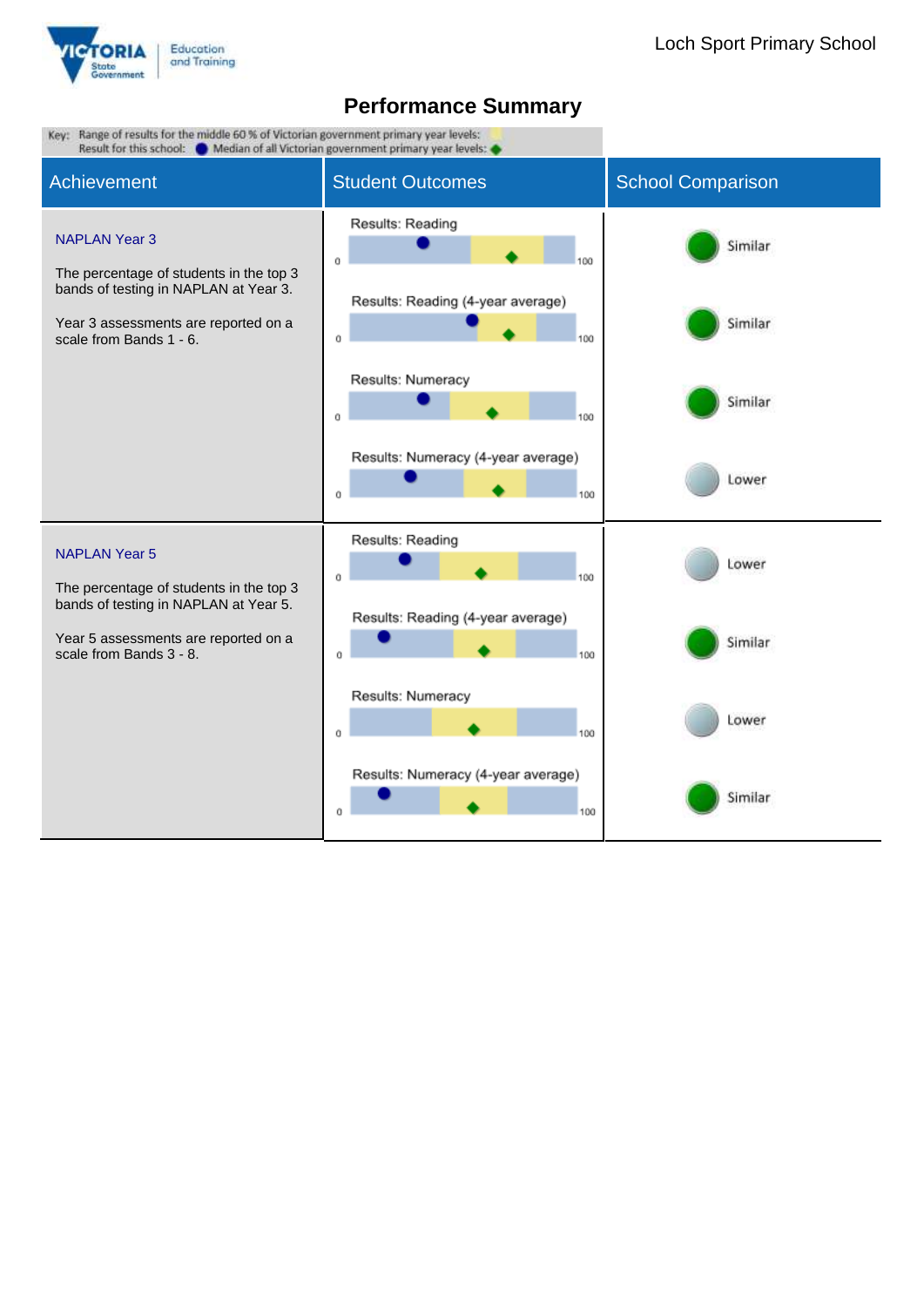

Key: Range of results for the middle 60 % of Victorian government primary year levels:<br>Result for this school:  $\bullet$  Median of all Victorian government primary year levels:

| Achievement                                                                                                                                                                                                                                                                                                                                                                                                                                                                                                                                                 | <b>Student Outcomes</b>                                                                                                                               | <b>School Comparison</b>                                      |
|-------------------------------------------------------------------------------------------------------------------------------------------------------------------------------------------------------------------------------------------------------------------------------------------------------------------------------------------------------------------------------------------------------------------------------------------------------------------------------------------------------------------------------------------------------------|-------------------------------------------------------------------------------------------------------------------------------------------------------|---------------------------------------------------------------|
| <b>NAPLAN Learning Gain</b><br>Year 3 - Year 5                                                                                                                                                                                                                                                                                                                                                                                                                                                                                                              | Reading<br>No Data Available                                                                                                                          |                                                               |
| Learning gain of students from Year 3 to<br>Year 5 in the following domains; Reading,<br>Numeracy, Writing, Spelling and<br>Grammar and Punctuation.<br>NAPLAN learning gain is determined by<br>comparing a student's current year result<br>to the results of all 'similar' Victorian<br>students (i.e. students in all sectors in the<br>same year level who had the same score<br>two years prior). If the current year result<br>is in the top 25%, their gain level is<br>categorised as 'High', middle 50%, is<br>'Medium' and bottom 25%, is 'Low'. | Numeracy<br>No Data Available<br>Writing<br>No Data Available<br>Spelling<br>No Data Available<br><b>Grammar and Punctuation</b><br>No Data Available | NAPLAN Learning Gain does not<br>require a School Comparison. |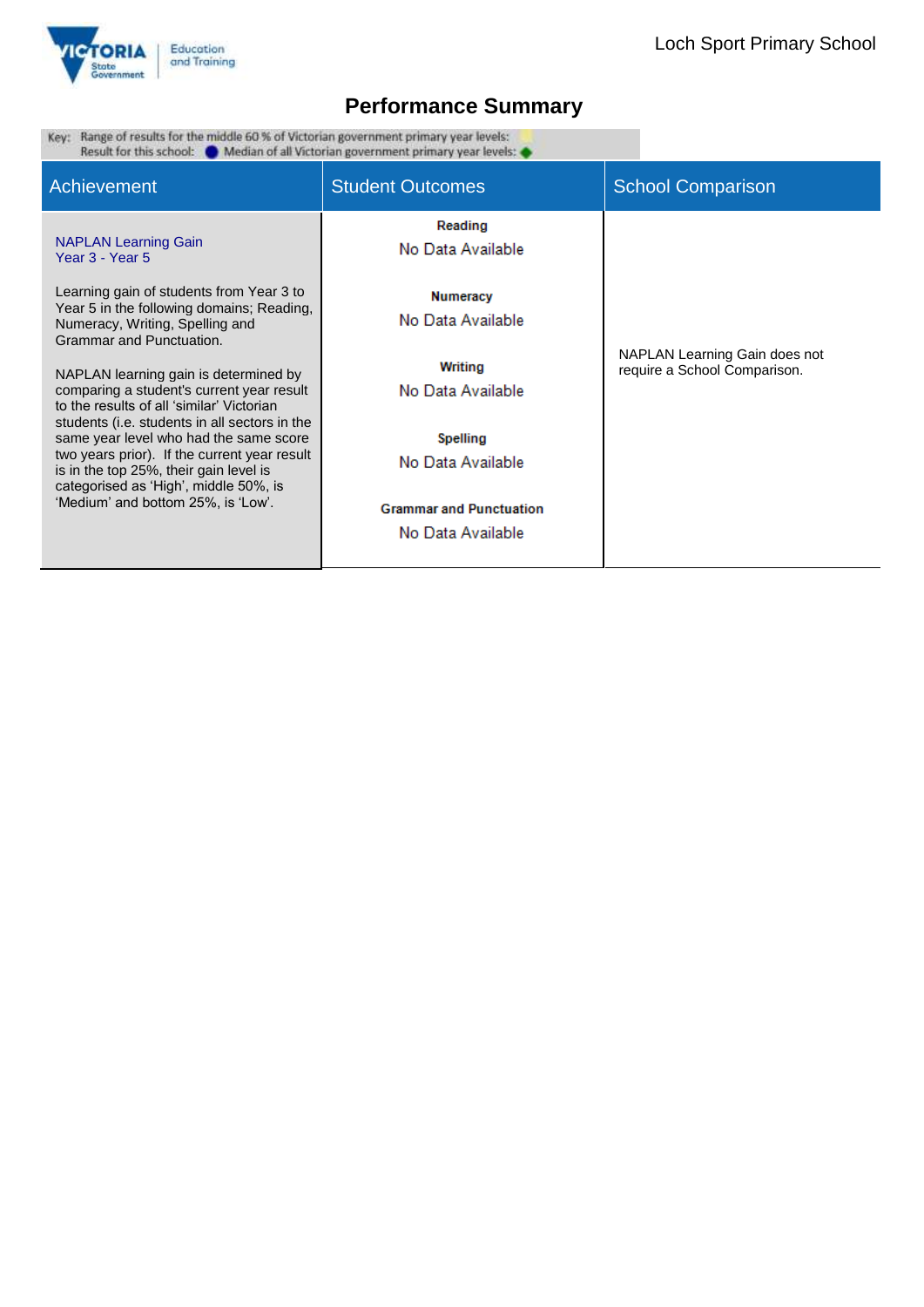

| Range of results for the middle 60 % of Victorian government primary year levels:<br>Key:<br>Result for this school: (Median of all Victorian government primary year levels: (expansion)                                                                                                                                                                                                                                                                                                                                                  |                                                                                            |                            |                  |                 |                                     |                          |
|--------------------------------------------------------------------------------------------------------------------------------------------------------------------------------------------------------------------------------------------------------------------------------------------------------------------------------------------------------------------------------------------------------------------------------------------------------------------------------------------------------------------------------------------|--------------------------------------------------------------------------------------------|----------------------------|------------------|-----------------|-------------------------------------|--------------------------|
| <b>Engagement</b>                                                                                                                                                                                                                                                                                                                                                                                                                                                                                                                          | <b>Student Outcomes</b>                                                                    |                            |                  |                 |                                     | <b>School Comparison</b> |
| <b>Average Number of Student Absence</b><br><b>Days</b><br>Average days absent per full time<br>equivalent (FTE) student per year.<br>Common reasons for non-attendance<br>include illness and extended family<br>holidays.<br>Absence from school can impact on<br>students' learning. A school comparison<br>rating of 'lower' indicates that the absence<br>rate in this school is greater than what we<br>would estimate, given the background<br>characteristics of their students.<br>Average 2015 attendance rate by year<br>level: | Results: 2015<br>Results: 2012 - 2015 (4-year average)<br>o<br>Yr1<br>Prep<br>95 %<br>81 % | Yr2<br>Yr3<br>93 %<br>79 % | Yr4<br>89 % 87 % | Yr <sub>5</sub> | 60<br>60<br>Yr <sub>6</sub><br>87 % | Lower<br>Similar         |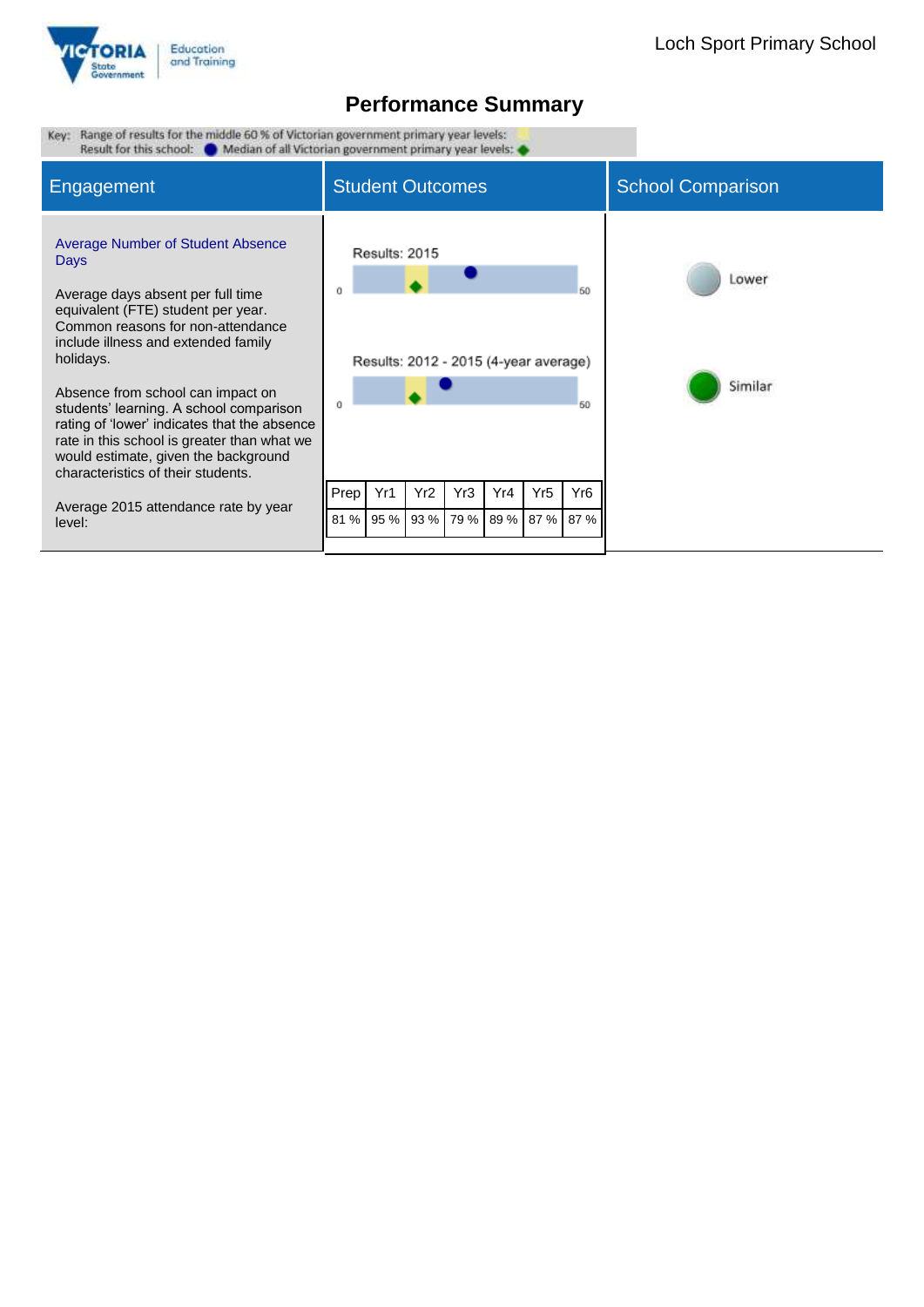

| Key: Range of results for the middle 60 % of Victorian government primary year levels:<br>Result for this school:<br>Median of all Victorian government primary year levels:                                                                                                                                                                                                           |                                                                  |                          |  |  |  |
|----------------------------------------------------------------------------------------------------------------------------------------------------------------------------------------------------------------------------------------------------------------------------------------------------------------------------------------------------------------------------------------|------------------------------------------------------------------|--------------------------|--|--|--|
| Wellbeing                                                                                                                                                                                                                                                                                                                                                                              | <b>Student Outcomes</b>                                          | <b>School Comparison</b> |  |  |  |
| <b>Students Attitudes to School -</b><br><b>Connectedness to School</b><br>Measures the Connectedness to School<br>factor derived from the Attitudes to School<br>survey completed annually by Victorian<br>government school students in Years 5 to<br>12. The school's average score is<br>reported here on a scale of 1 to 5, where<br>5 is the highest possible score.             | Results: 2015<br>1<br>Results: 2012 - 2015 (4-year average)<br>1 | Lower<br>Similar         |  |  |  |
| <b>Students Attitudes to School -</b><br><b>Student Perceptions of Safety</b><br>Measures the Student Perceptions of<br>Safety factor derived from the Attitudes to<br>School survey completed annually by<br>Victorian government school students in<br>Years 5 to 12. The school's average<br>score is reported here on a scale of 1 to<br>5, where 5 is the highest possible score. | Results: 2015<br>1<br>Results: 2012 - 2015 (4-year average)<br>1 | Similar<br>Similar       |  |  |  |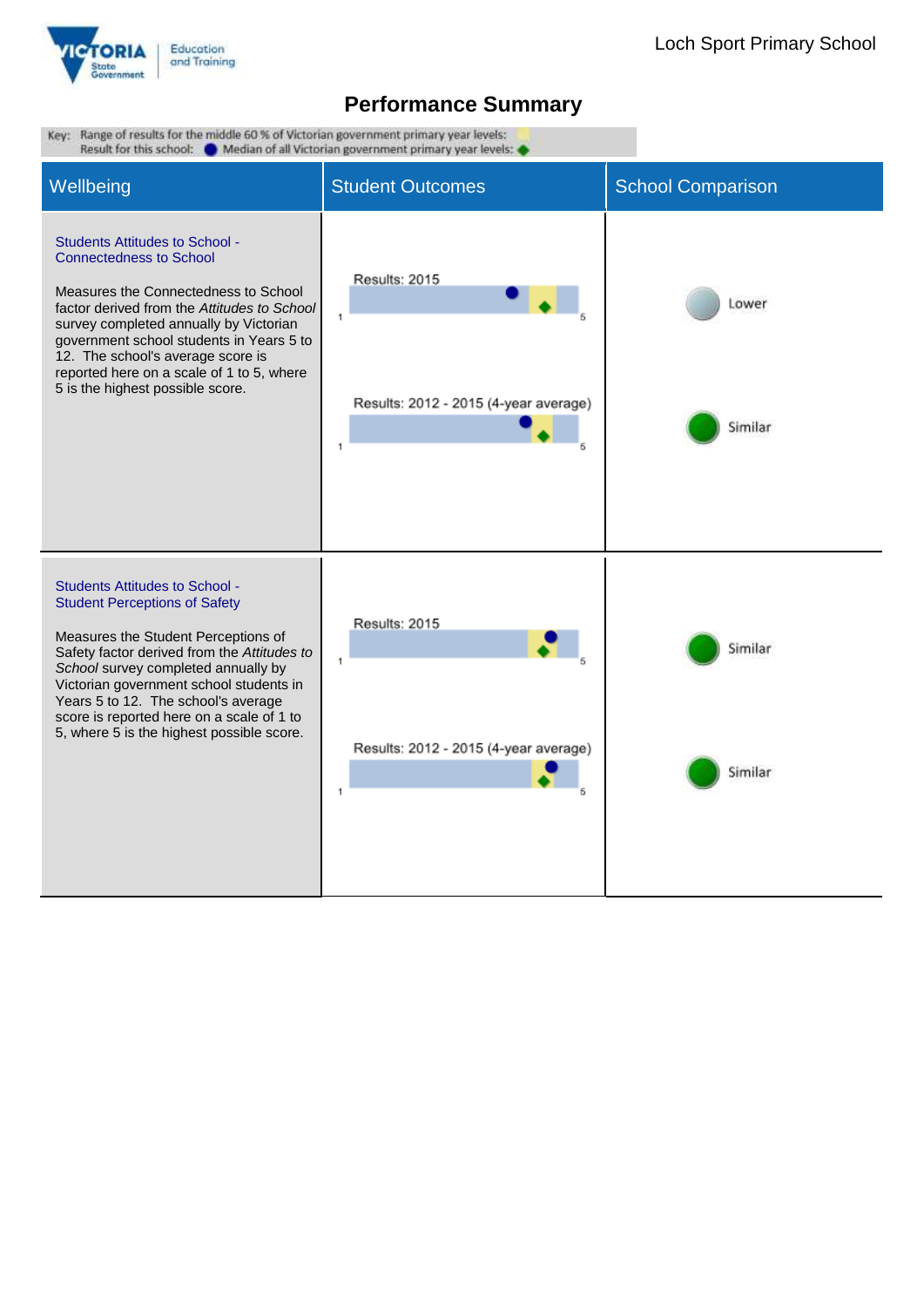

# How to read the Performance Summary

### **What are student outcomes?**

*Student outcomes* show the achievements of students in this school in English and Mathematics. They also show results in national literacy and numeracy tests and, for secondary colleges, the Victorian Certificate of Education (VCE) examinations. They provide important information about student attendance and engagement at school.

For secondary colleges, the Performance Summary also provides information about how many students at this school go on to further studies or full-time work after leaving school.

You can see these results for the latest year, as well as the average of the last four years (where available).

The Performance Summary also allows you to compare student outcomes for students at this school with the outcomes of students in all other Victorian government schools.



Additionally, NAPLAN learning gain charts are provided for each of the NAPLAN domains. These compare a student's current year NAPLAN result to the results of all 'similar' Victorian students (i.e. students in all sectors in the same year level who had the same NAPLAN score two years prior).

If the current year result is in the top 25% their gain level is categorised as 'High', the middle 50% is categorised as 'Medium' and the bottom 25% is categorised as 'Low'.



Results for students working within Towards Foundation Level AusVELS (AusVELS A-D) show the percentages of these students making progress below, at and above the expectations of their schools.



### **What is a** *School Comparison***?**

The *School comparison* is a way of comparing school performance that takes into account the different student intake characteristics of each school.

A *School comparison* takes into account the school's academic intake, the socio-economic background of students, the number of Aboriginal students, the number of non-English speaking and refugee students, the number of students with a disability, and the size and location of the school.

The *School comparison* measures show that most schools are doing well and are achieving results that are '**similar'** to what we would estimate given the background characteristics of their students. Some schools are doing exceptionally well with the students they have, and have '**higher'** performance. Some schools have '**lower'** performance after taking into account their students' characteristics – these schools will receive targeted support to ensure that there is improvement.



Looking at both the student outcomes and school comparisons provides important information about what a school is doing well and the areas that require further improvement.

More information on school comparison performance measures can be found at:

[http://www.education.vic.gov.au/school/principals/manage](http://www.education.vic.gov.au/school/principals/management/pages/performreports.aspx) [ment/pages/performreports.aspx](http://www.education.vic.gov.au/school/principals/management/pages/performreports.aspx)

### **What is the meaning of '***Data not available'?*

For some schools, there are too few students to provide data. For other schools, there are no students at some levels, so school comparisons are not possible. Newly opened schools have only the latest year of data and no averages from previous years. The Department also recognises the unique circumstances of Specialist, Select Entry, English Language and Community Schools where school comparisons are not appropriate.

### **What is this school doing to improve?**

All schools have a plan to improve outcomes for their students. The '*About Our School*' statement provides a summary of this school's improvement plan.